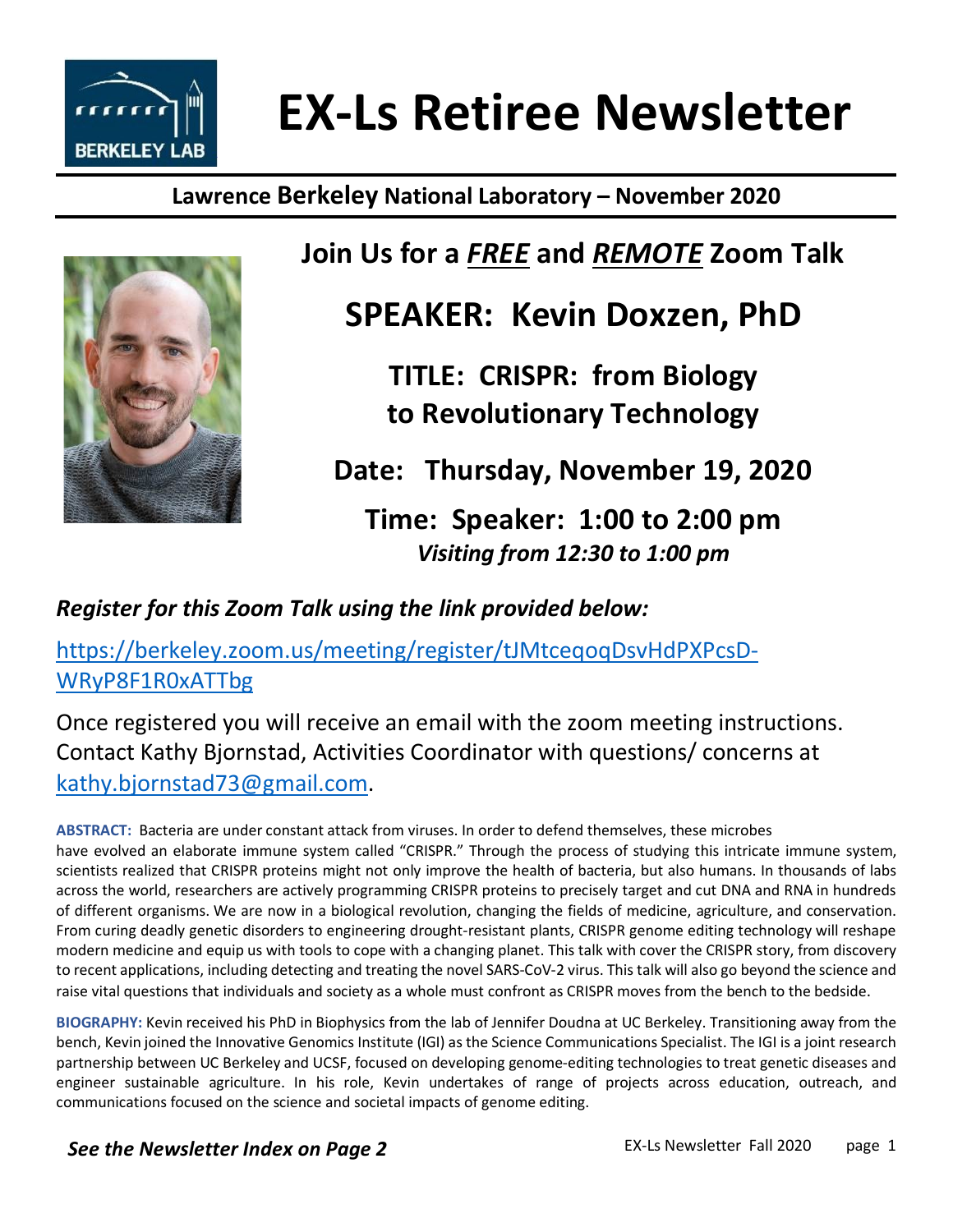### *IN THIS ISSUE:*

| November Talk - Remote ZOOM Meeting 1 2021 Officer Nominations and Information5 |
|---------------------------------------------------------------------------------|
| Membership and Participation 2 August Zoom Meeting Report 7                     |
| Save the Dates for 2021 Quarterly Talks 2 EX-Ls Officers, Info & Calendar 9     |
|                                                                                 |
|                                                                                 |

# **Membership and Participation**

**EX-Ls is an organization of Lawrence Berkeley National Laboratory retirees whose purpose is to provide social, cultural, and intellectual relationships among retired and/or exemployees, their spouses, widows, or widowers participation are important to us.**

You have received this newsletter because the LBNL Retirees Association (EX-Ls) is inviting you to join us REMOTELY through ZOOM for our upcoming November quarterly speaker and to enjoy our current news. You will continue to receive further information from EX-Ls regarding other lunches and events. If you would like to change your email address, please send an email to: **http://retirement.berkeley.edu/ex-ls** with the words "Address Change" in the Subject line. Include your name and the old and new email addresses in the body of the email. Thank you and enjoy belonging to the Ex-Ls.

| Address |       |      |
|---------|-------|------|
| Email   | Phone | Cell |

### **Looking to 2021 – Save the Dates for the EX-L's Quarterly Talks**

Please hold the dates below for the Ex-Ls Talks. While we are labeling them as our "Quarterly Luncheon Meeting" in hopes we can return to our luncheon format and talk in 2021. While we do not have a crystal ball answer for moving back to "normal," we will continue to have talks on these dates.

February 18, 2021 Quarterly Luncheon Meeting May 20, 2021 Quarterly Luncheon Meeting August 19, 2021 Quarterly Luncheon Meeting November 18, 2021 Quarterly Luncheon Meeting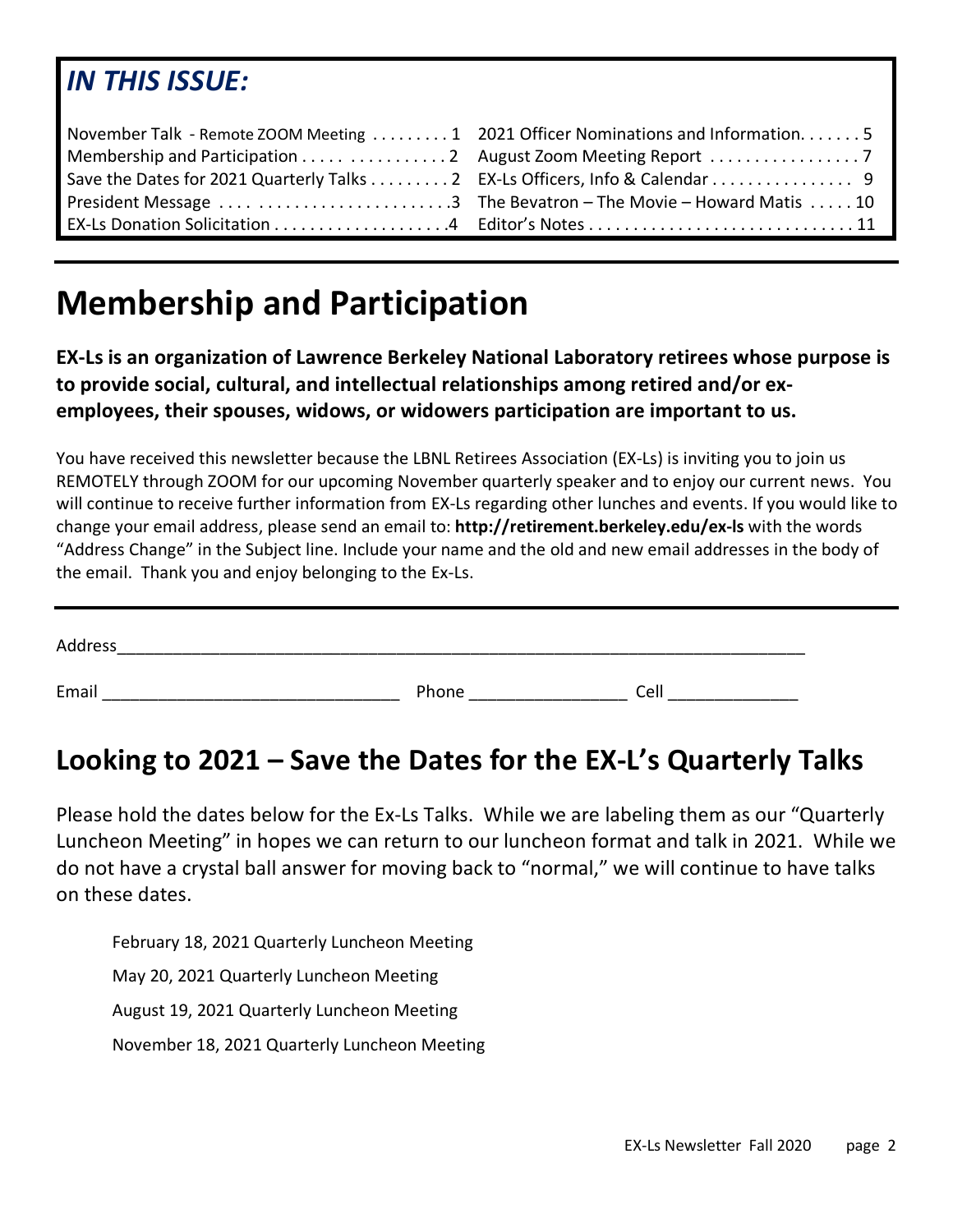# **President's Report – Bob Cahn**



Robert (Bob) Cahn

For seven months now our lives have been limited in many ways. For retirees some burdens are less onerous than they are for people who work or worse yet, those who have lost jobs. Moreover, we are not struggling directly with the consequences of schools being physically closed. However, the separation from our children and grandchildren and from our friends can weigh heavily. For many of us, communication by zoom, facetime, and the like is a godsend. Keeping in touch with family and friends is essential to keep our spirits alive.

EX-Ls wants to contribute in its own way to enlivening your days by providing activities and directing you to activities provided by others. Our upcoming quarterly

"luncheon" on November 19 will be an especially exciting one: Dr. Kevin Doxzen, Science Communications Specialist at the Innovative Genomics Institute, will speak on CRISPR: from Biology to Revolutionary Technology. Dr. Doxzen received his Ph.D. at Berkeley working with Prof. Jennifer Doudna, our new Berkeley Nobel Laureate! By the time this newsletter reaches you, we will already have enjoyed a webinar presentation by Prof. Gibor Basri entitled "Farness and Affirmative Action: The UC Berkeley Experience." Prof. Basri was the founding Vice Chancellor or Equity and Inclusion at UC Berkeley and a professor of astronomy. If you miss one of our zoom luncheons or webinars, you can generally find them on YouTube. Links are provided at https://retirement.berkeley.edu/ex-ls/events.

The extensive offerings of UCBRC at its website https://retirement.berkeley.edu/home are especially valuable at this time. There is a special section devoted to COVID-19. You will find video links to talks from the Retirement Learning Series. I am particularly fond of the opportunities provided at https://retirement.berkeley.edu/keeping-connected-amid-sheltering-place/learning-and-enrichment. You can find the webpage for the EX-Ls at https://retirement.berkeley.edu/ex-ls.

As I will be finishing my term as president of the EX-Ls at the end of the year, I want to thank all of you for the opportunity to serve in this role. Our organization is sustained by incredibly dedicated people who contribute without getting as much notice as the president's line. They are the heart of the EX-Ls. They organize our events, produce the newsletter, and carry out the real work that makes everything happen. We rely, as well, on the staff of the University of California Berkeley Retirement Center, led by Cary Sweeney. Their work and support are essential to the EX-Ls. Serving as president of the EX-Ls has led me to new friendships with all the wonderful people who are engaged in the programs of the EX-Ls. It has been a real source of satisfaction to bring to my fellow retirees' opportunities for learning and for fellowship.

I do believe that the EX-Ls has helped us all deal with the isolation brought by the pandemic luncheons. With Ben Feinberg as EX-Ls leading us as president next year, we will continue to serve the LBNL retirement community, first in our zoomic state, but we hope that by the end we will all be able to gather again in person for our marvelous luncheons.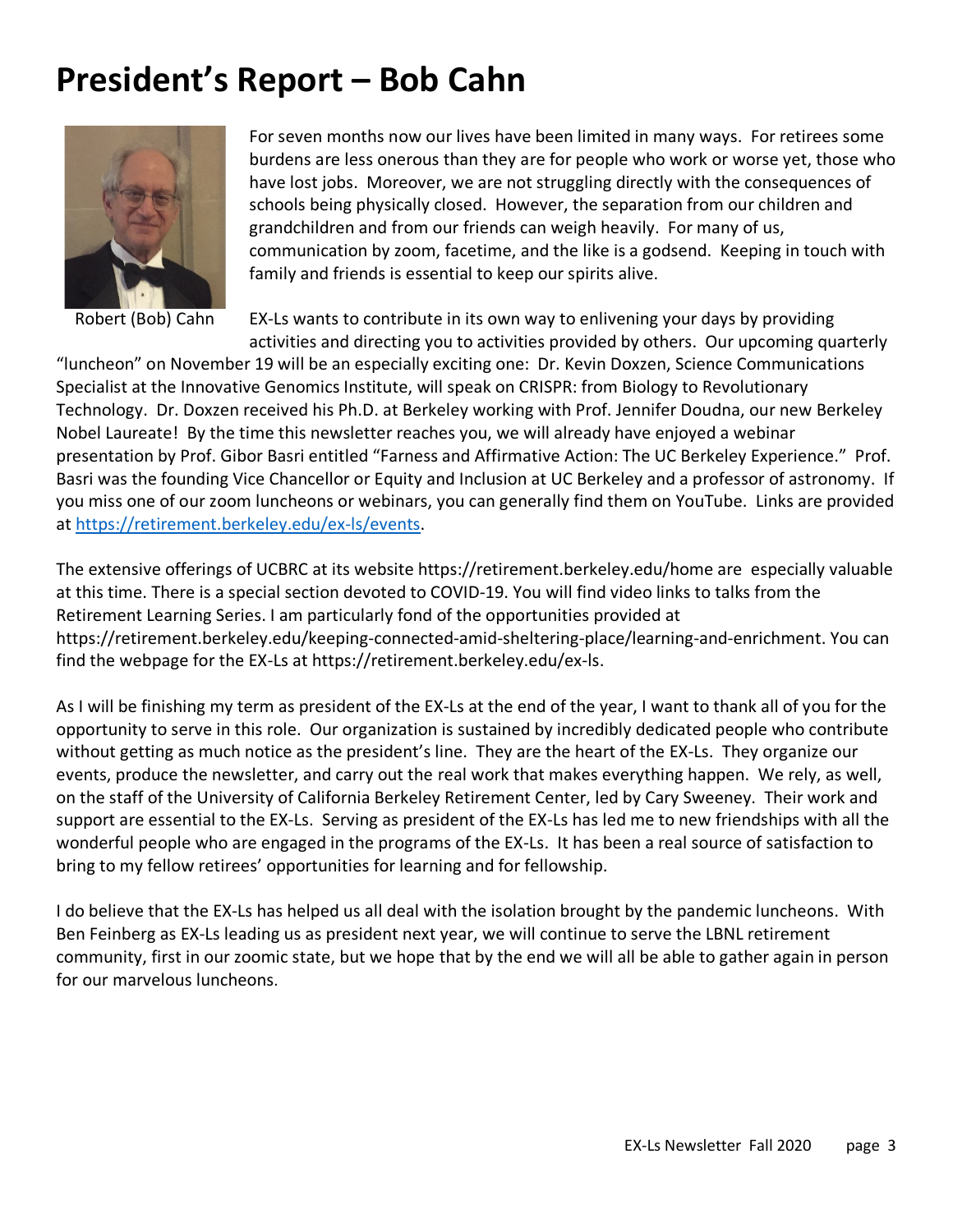### **Ex-Ls Donation Solicitation**

Your support is important to us. The EX-Ls provides a variety of activities for LBNL retirees and their spouses/partners. For some years now we have done this without asking anyone to pay dues. This enables us to serve the whole LBNL retirement community. We are able to do this because we do get generous gifts from members who are able to help. These funds are used to pay for the modest expenses needed for the operations of EX-Ls including participation in UCwide retirement organization events, but also to help keep to a minimum the charges for events like the quarterly luncheons, which we hope will again be opportunities for us to gather together. At this time, we are asking those of you who can contribute to the EX-Ls by mailing a check to:

Kathy Bjornstad 4343 Arden Place Oakland, Ca 94602

For your convenience, the EX-Ls Treasurer, Howard Matis, has recommended the use Zelle (https://www.zellepay.com/) to donate to the EX-Ls without cost to you. See the instructions below.

We thank those of you who find that they are able to make a contribution to sustain the EX-Ls. Please recall that since we are not a 501(c)(3) organization, your contributions are not tax-deductible.

Sincerely,

Ruth Cal

#### Robert Cahn, President, EX-Ls

There is an easy and fee-free way to donate to the EX-Ls. Many banks, such as Wells Fargo and Bank of America, have this new feature called *Zelle*. All you need is to donate to our email address ex-ls-treasurer@lbl.gov. The money will be automatically deposited in our checking account. Below is an example of how-to setup the transfer using a Wells Fargo Account. UC Berkeley Retirment Center suggests a couple of resources to review if you are new to Zelle :

| Sending and Receiving Money with Zelle <sup>®</sup>         | Using Zelle <sup>®</sup> Safely                                |
|-------------------------------------------------------------|----------------------------------------------------------------|
| A Zoom webinar offered by non-profit SeniorPlanet           | Educational Campaign created by Zelle and non-profit Older     |
| https://seniorplanet.org/event/sending-and-receiving-money- | <b>Adults Technology Services (OATS)</b>                       |
| with-zelle-40/2020-11-30/                                   | https://www.zellepay.com/pay-it-safe/using-zelle-safely        |
|                                                             | $T_{1,100}$ the UDL https:// $\mu$ nus relleger cam/intervalue |

|              |                                                     |                                                                                                                                                    | Type the URL https://www.zellepay.com/ into your                                                                                                                                |
|--------------|-----------------------------------------------------|----------------------------------------------------------------------------------------------------------------------------------------------------|---------------------------------------------------------------------------------------------------------------------------------------------------------------------------------|
| <b>Zelle</b> | THIS IS HOW MONEY MOVES                             | <b>HOW IT WORKS</b><br><b>GET STARTED</b>                                                                                                          | browser. Click on Get Started to begin to donate online                                                                                                                         |
|              | Only use Zelle <sup>®</sup> to pay people you know. |                                                                                                                                                    |                                                                                                                                                                                 |
|              | <b>First name</b>                                   | Last name                                                                                                                                          |                                                                                                                                                                                 |
|              | $EX-LS$                                             | Treasurer                                                                                                                                          |                                                                                                                                                                                 |
|              | Nickname (Optional)                                 | You can use Zelle to send money to a business, as long as it is enrolled in<br>Zelle. Enter the full name of the business in the First name field. | Follow the instructions and you will be able to donate<br>directly to the EX-Ls. Make sure you use our email address<br>ex-Is-treasurer@Ibl.gov when indicating where the funds |
|              | <b>EX-Ls Treasurer</b>                              |                                                                                                                                                    | should be deposited.                                                                                                                                                            |
|              | Your preferred name                                 |                                                                                                                                                    | There are You Tube instructional videos for your reference<br>online. If you have questions on how Zelle works you're your                                                      |
|              | <b>HOWARD MATIS</b>                                 |                                                                                                                                                    | bank, please contact the bank directly. If you have a question                                                                                                                  |
|              | Send by                                             |                                                                                                                                                    | for the EX-Ls, please contact Howard Matis at ex-Is-<br>treasurer@lbl.gov. Thank you!                                                                                           |
|              | Email address                                       |                                                                                                                                                    |                                                                                                                                                                                 |
|              | <b>Email address</b>                                |                                                                                                                                                    |                                                                                                                                                                                 |
|              | ex-ls-treasurer@lbl.gov                             |                                                                                                                                                    |                                                                                                                                                                                 |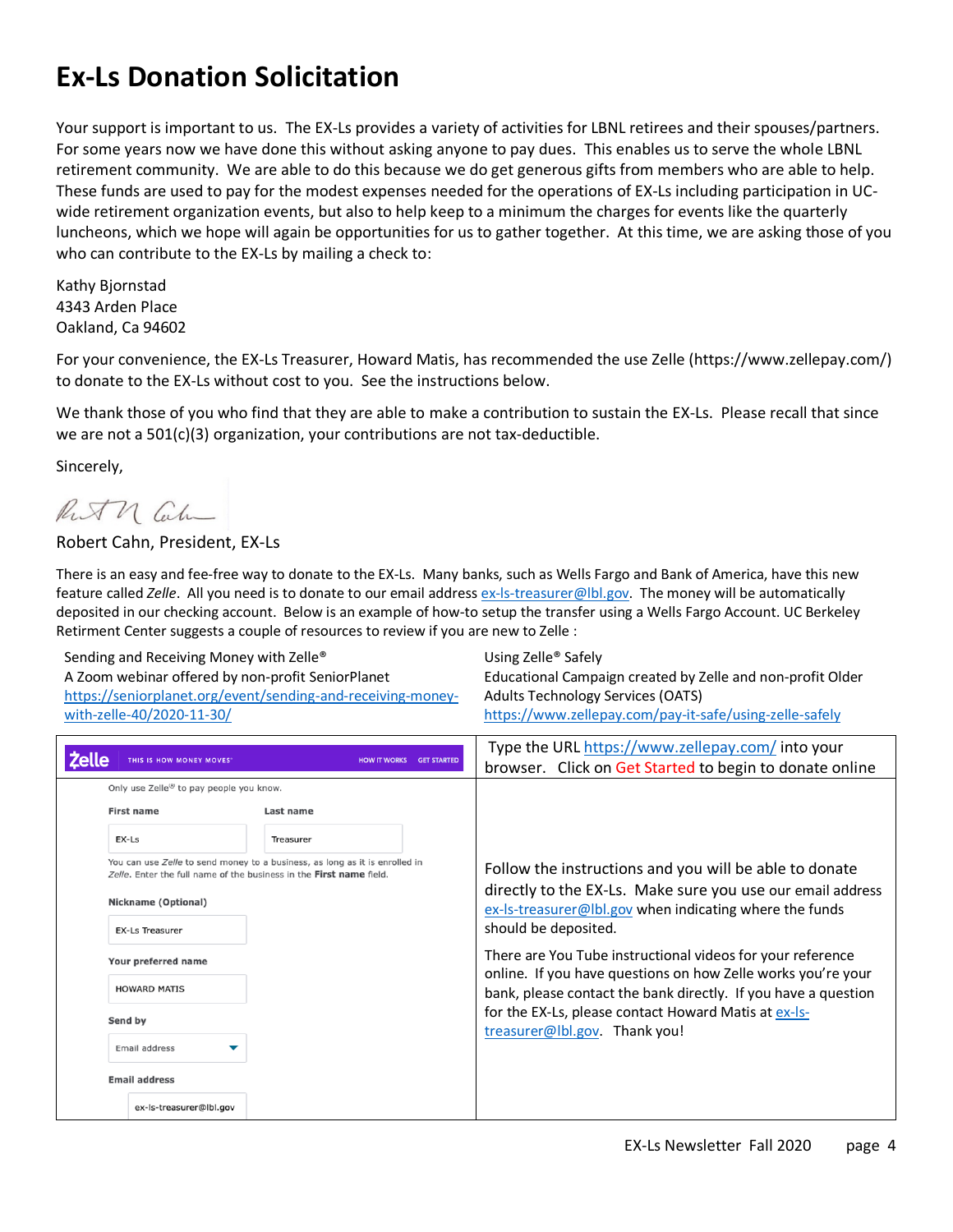# **2021 Officer Nominations and Information**

According to the EX-Ls by-laws (Article VI), the EX-Ls Board has selected the following list of candidates for Officers for 2021. President Bob Cahn will present this slate for a vote at the upcoming general membership meeting on November 19, 2020. A simple majority is necessary to ratify these volunteers as your EX-Ls Officers for the coming year.

#### *President - Ben Feinberg*

Ben Feinberg worked as the last Operations Manager of the BEVALAC, before its closure, and was the first Deputy Division Director of the ALS. He retired in 2008 to get back to actual physics research, and is now working in a fundamental atomic physics research program within the ATAP division when not skiing or babysitting twin grandsons. Ben is coming up on his third year as an EX-Ls volunteer.

#### *First Vice President - Howard Hatayama*

Howard Hatayama formerly served as the EHS Director and Director of Institutional Assurance at LBNL. Prior to joining LBNL, he served as Director ES&H for UC's Laboratory Administration Office. He retired in 2015 and is enjoying grandchildren, travel, fitness and the outdoors. Howard is on his second year as an EX-Ls volunteer.

#### *Second Vice President - Kim Williams*

Kim Williams served as LBNL's Chief Financial Officer, and before that as the Deputy Director for Operations for the Environmental Energy Technologies Division (now the Energy Technology Area). She retired in 2018 and is active with professional and volunteer roles, time with family and friends, travel and lots of walks with her husband and dog. Kim starts her first year as an EX-Ls volunteer.

#### *Secretary - Esther Schroeder*

Esther Schroeder worked as a computer scientist in several different departments. It was a very interesting and constantly changing field. After retiring in 2003, she has done a lot of traveling and enjoyed the outdoors - playing golf and tennis, and skiing in the winter. She has been an EX-Ls volunteer for five years.

#### *Treasurer - Howard Matis*

Howard Matis was a member of the Nuclear Science Division. At LBL, he participated in the DLS and EOS experiment at LBL. Afterwards, he was a member of the STAR, IceCube, and LUMI (LHC) collaborations. He is a fellow of the APS and AAAS. He currently is a Scientific Advisor for Silicon Valley Associates. Howard has served as Treasurer for two years.

#### *Activities Coordinator - Kathy Bjornstad*

Kathy Bjornstad enjoyed a 38 year career in the BioMed, Life Sciences, Earth Sciences, and BSE Divisions before retiring in 2014. She was thrilled to have met John Lawrence at Donner lab in her first job. She worked for Mike Esposito in yeast genetics and Ellie Blakely in Radiation Biology. She has been involved with EX-Ls since 2014 and Activities Coordinator since 2017. She has enjoyed meeting so many people that share the unique LBNL job/connection through volunteering for the EX-Ls. She has two daughters and enjoys travel, church, family and cooking.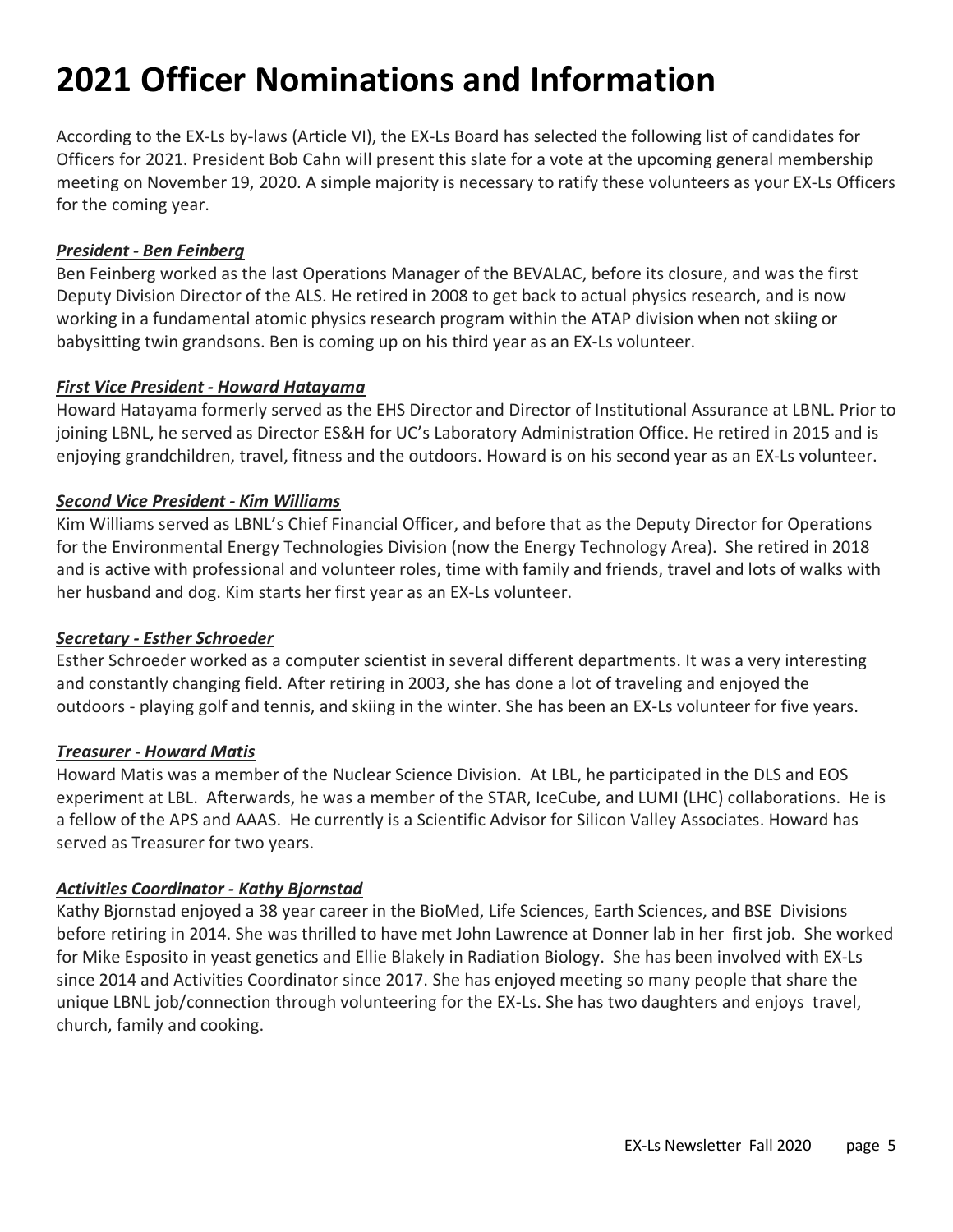#### *2021 Officer Nominations and Information (continued from 4)*

#### *Newsletter Editor - Phyllis Housel Gale (Appointed Position)*

Phyllis Housel Gale is currently the EX-Ls Newsletter Editor. She retired from Berkeley Lab in 2011 after 30 years of service: 5 years on Campus and 25 years at the Lab. When she is not working on the Newsletter, she can be found researching for her "proposed" book on Berkeley Women's Suffrage and Early Civic Actions. Phyllis is going on her third year as an EX-Ls volunteer.

### **Wanted …. We need YOU to join the EX-Ls Board!**

#### *We're seeking a volunteer for the new Development/Participation Coordinator role.*

The EX-Ls Board has created a new Development/Participation Coordinator position (replacing the Membership Coordinator position) that will work with the Activities Coordinator, the EX-Ls Board and UC Berkeley Retirement Center to maintain and update EX-Ls members contact information, to track participation of attendees, and to encourage retirees to attend/participate in EX-Ls activities. The Coordinator will also work with the EX-Ls President and Board to encourage donations and pursue other fundraising. These important tasks have been very ably performed by our Activities Coordinator however it has become apparent that a separate volunteer position is necessary to reach out to retirees, manage our roster of members and help raise funds to operate our retiree organization.

As you may know, membership in the EX-Ls is automatic if you are retired from LBNL or a former LBNL employee. This membership includes spouses, partners, and family members. Since there are no dues, the EX-Ls are dependent entirely on contributions for financing its activities. The luncheons when we can have them again are self-supporting through the sale of tickets. In normal times, the EX-Ls participate in laboratory events such as having a booth at the LBNL Runaround, staffing the LBNL booth at the Solano Stroll (a local community event), outings to the Oakland A's, museums, and the annual retirees' reception at the LBNL cafeteria. The Development/Participation Coordinator will play a key role in identifying new ways for EX-Ls members to get and stay connected to each other including online (e.g. virtual coffee klatches) and eventually, in-person activities.

In order to reach out to and promote the broadest participation in EX-Ls activities and sustain our association, we are looking for a volunteer to become our first Development/Participation Coordinator. If you are interested in helping, please contact Kathy Bjornstad (kathy.bjornstad73@gmail.com) and/or any of the Board members for more information. The duties of this position can be fulfilled on your own schedule. There are four board meetings a year to attend, four luncheons/zoom speaker meetings currently, and a few days a month to keep records straight. Any ideas over and above this would be welcome and appreciated.

If you have any questions or interest regarding either the EX-Ls Board nominations or our new position of *Development/Participation Coordinator,* please contact Howard Hatayama at hkhatayama@gmail.com.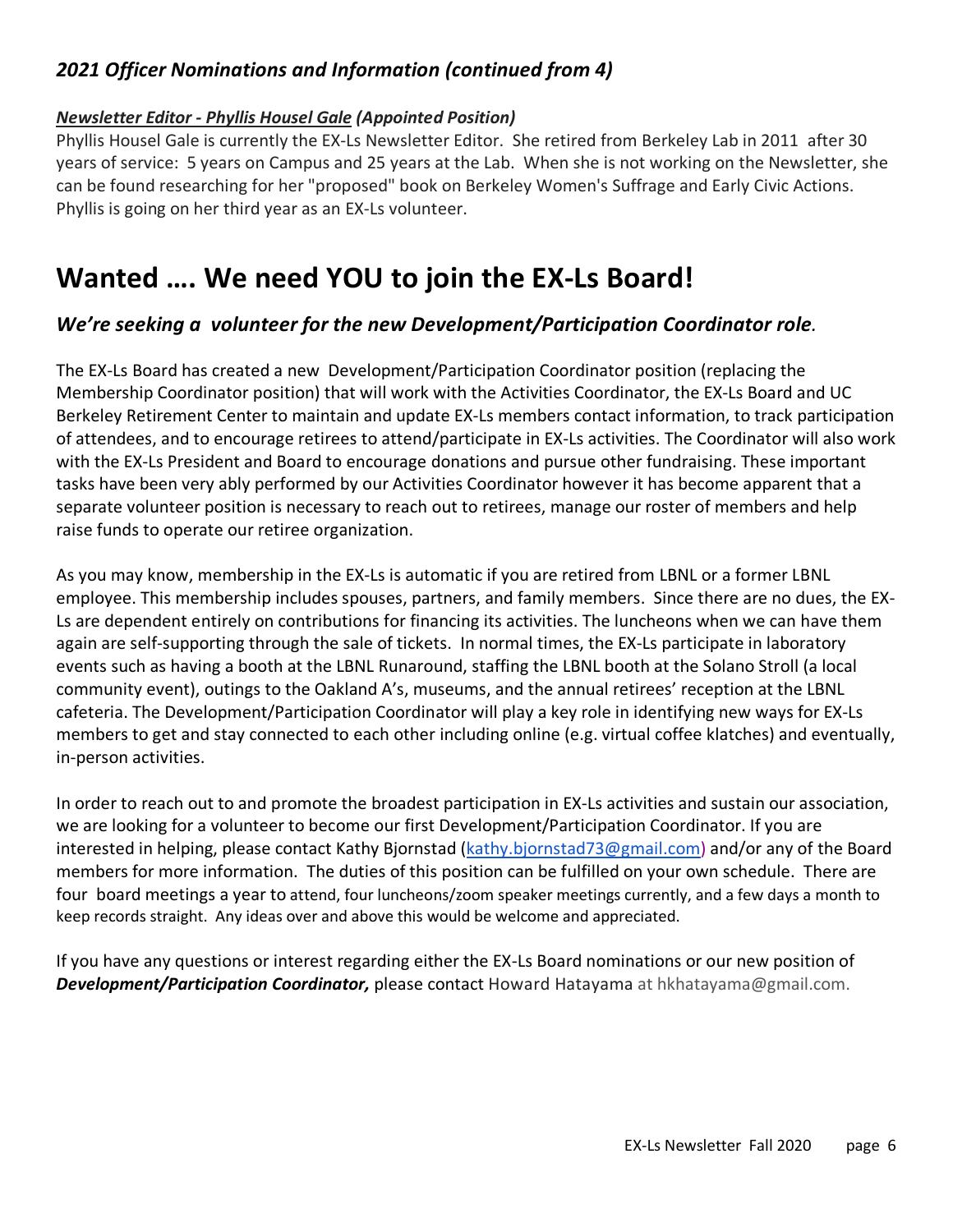## **Report on the "Filling in the Blanks: Current research on measuring, managing, and co-existing with California's Forests. By J. Keith Gilless. Quarterly Zoom Talk - August 20, 2020**



Emeritus Dean Keith Gilless of the UCB College of Natural Resources spoke at the virtual EX-Ls August Zoom Talk (formerly our quarterly luncheon). Dean Gilless joined the faculty of the University of California, Berkeley as a professor of forest economics in 1983, and is a member of the faculty of both the Department of Environmental Science, Policy, and Management and the Department of Agricultural and Resource Economics. He served as Dean of Berkeley's College of Natural Resources from 2007 to 2018.

He still remains active as the Secretary of the Berkeley Division of the Academic Senate. Off campus, he serves as chair of the California Board of Forestry and Fire

Protection and served two terms on the US Department of Agriculture's Forest Research Advisory Council.

Dean Gilless' research has encompassed structure survival in large urban-wildland conflagrations, simulation modeling of fire behavior and initial attack on wildland fire, effects of climate change on fire management, public engagement in the development of Community Wildfire Protection Plans, natural hazards impacts and planning, the economic impacts of changes in USFS harvest levels, among other projects involving forest resource management.

Dean Gilless outlined current research on California's forests from his unique perspective as a researcher, administrator, regulatory, and forestry professional. His talk was titled, "Filling in the Blanks: Current research on measuring, managing, & co-existing with California's Forest."

Dean Gilless has been interested in the status and development of the nation's structure for research in Forestry. He is working to organize a national summit on R&D in Forestry. He witnessed disturbing trends in R&D funding and demographics in Forestry research while he was Dean. For instance, Berkeley's number of faculty in forest products research has declined precipitously, as well as in pathology and forest management. This shortfall became apparent when, following an historic drought, 150 million trees perished from bark beetles in the Sierra forests. It's clear that research is needed to deal with other issues as well, such as sudden oak death and shothole borer devastation for willows. These diseases will have major impacts on bio-diversity. Dean Gilless pointed out that in forestry the research drivers are fire and carbon. Both are parts of the climate change issue. California aspires to lead the nation on carbon policy and has developed a Carbon Plan to reverse trends that enhance greenhouse warming.

He mentioned that nine of the ten largest fires in California have come after he arrived at Berkeley in 1983. Fire destructiveness, typically measured by deaths and structures lost, is not related to the size of the burned area. Over the 20-year period from 1995 to 2015 the US Forest Service budget has gone from spending 16% on fire suppression to spending 52% and is projected to go to 67% over the next 10 years. At this point major portions of the Sierra Nevada have gone from helping to sequester carbon dioxide to being sources carbon dioxide due to the size of the fires after decades of fire suppression.

He pointed out that making use of Forest Products can reduce the fuel load in the forests and using those products in buildings to replace steel can also have positive effects on carbon sequestration. Using engineered panels (mass timber), which can be made from smaller trees that are not suitable for the sawmill, is one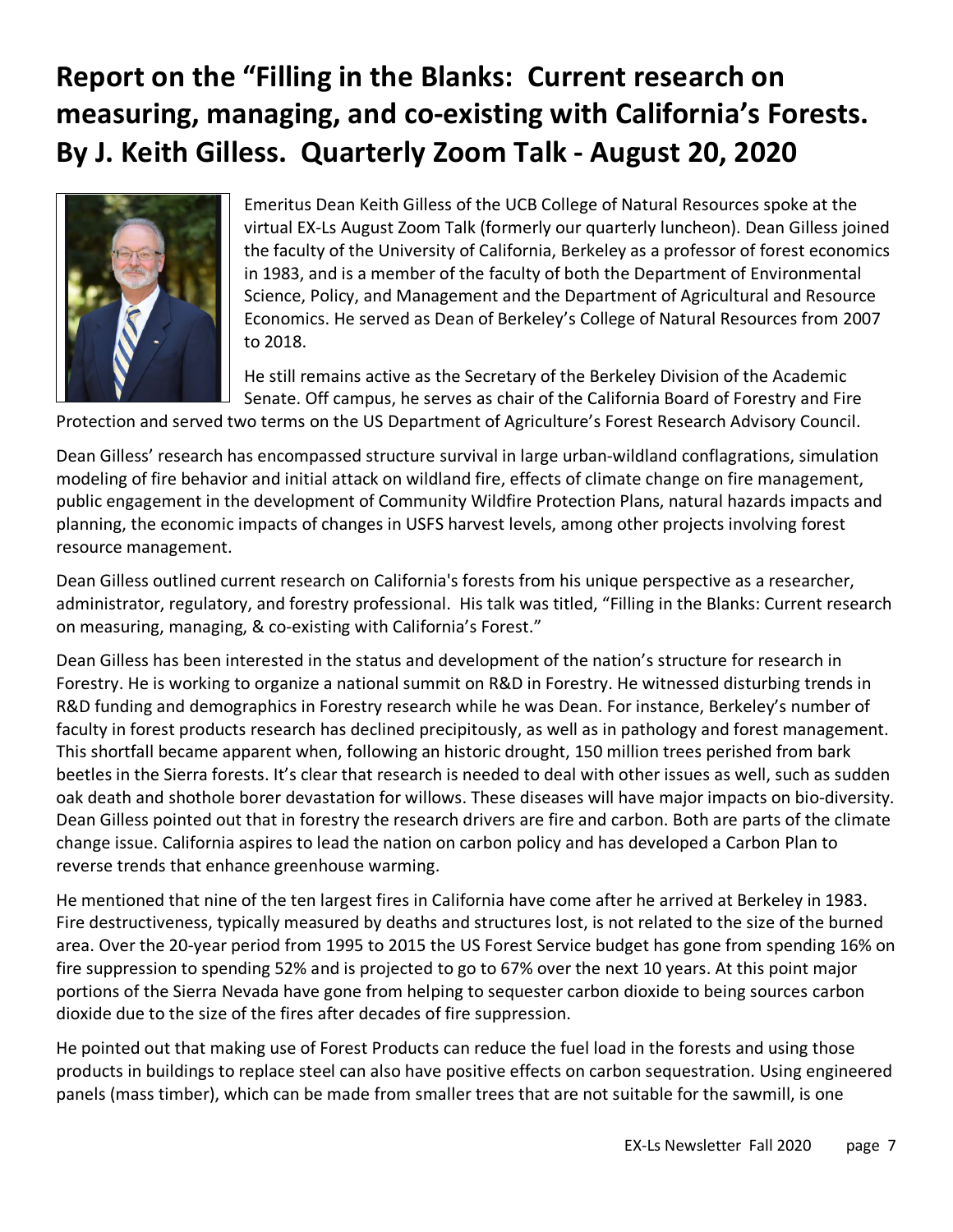Mass Timber Construction: Los Angeles, CA



*Figure 1*

**Wind/Ember Ignition Research** 



example. (See Figure 1.) Other potential products include liquid and gaseous transportation fuel. Dean Gilless states they've come up with a research program for the state to help develop these programs. He is also engaged in research on fire safety for structures. In some cases, the house is lost yet the plants around the house survived. Note the full-size duplex home test facility where the left side has bark mulch and combustible siding versus non-combustible siding and no mulch on the right. (See Figure 2.) It's clear that home and landscape design is critical to structure survival. Also, he pointed out that if you provide a 5 foot zone without vegetation, many structure fires could be avoided.

Dean Gilless also pointed out that in emergency management, most of the loss of life is caused by evacuation choke points. The first job of the first responders usually becomes

*Figure 2*

evacuation of the public, rather than fighting the fire. He's looking at the use of social gaming as a way to help people realize how important it is to follow evacuation orders.

Resources for homeowners, neighborhoods, and landscapers to improve home fire safety are provided in the list, below.

CAL FIRE's Ready, Set, Go website on what households need to do to prepare for wildfires:

https://www.readyforwildfire.org/prepare-for-wildfire/ready-set-go/

The brochure that summarizes much of the information on this website, including vegetation management:

https://www.readyforwildfire.org/wp-content/uploads/calfire\_ready\_brochure\_LINOweb.pdf

Guidance from the State Fire Marshall on home hardening/rebuilding:

https://osfm.fire.ca.gov/media/10748/low-cost-retrofit-list-final.pdf

https://osfm.fire.ca.gov/media/8444/ib\_16-001\_rebuilding\_after\_a\_wildfire-2.pdf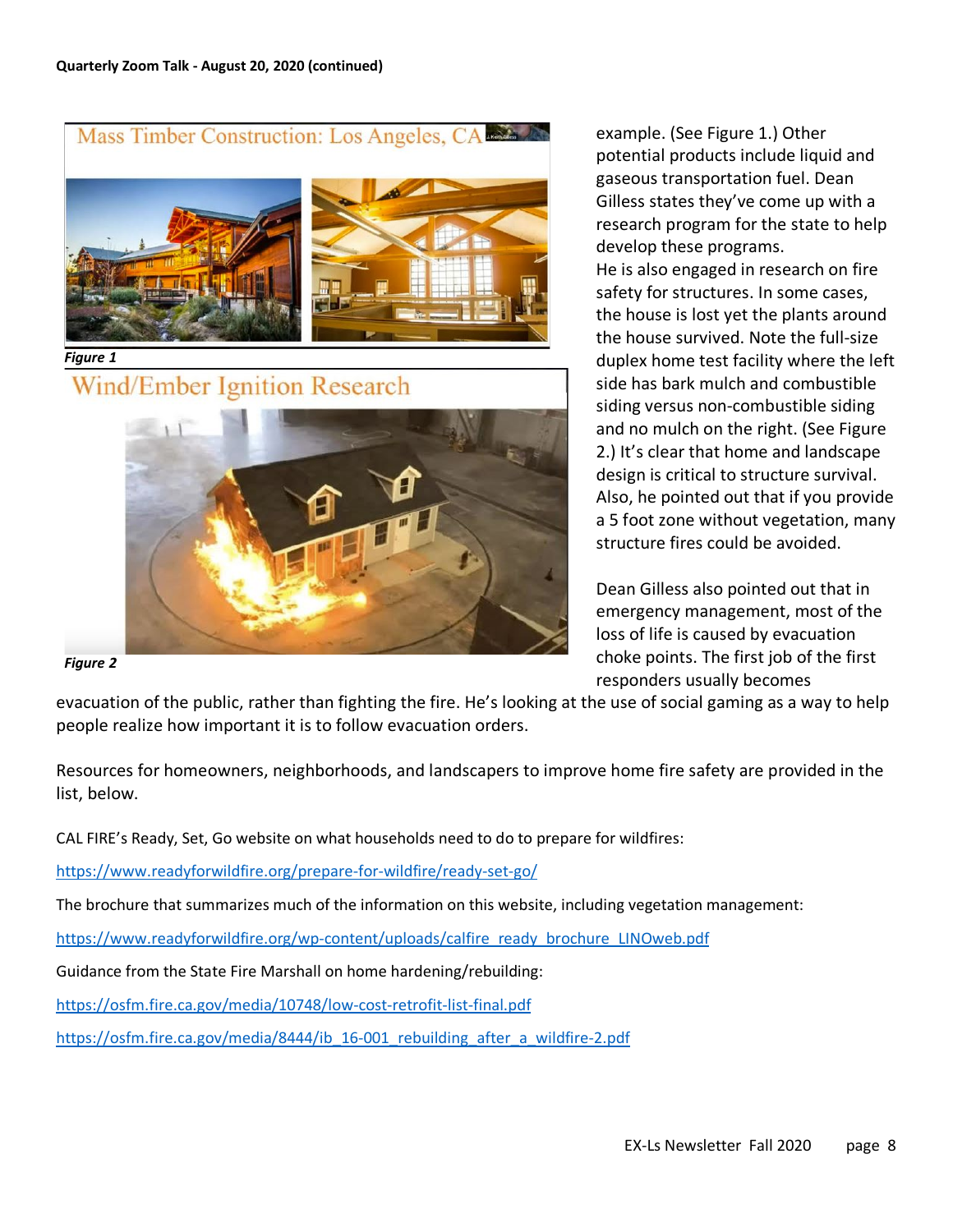# **2020 EX-Ls OFFICERS, INFORMATION & CALENDARS**

#### **EX-Ls BOARD OF DIRECTORS**

President: Bob Cahn 1st Vice-President: Ben Feinberg 2nd Vice-President: Howard Hatayama Secretary: Esther Schroeder Treasurer: Howard Matis Membership: Open Activities: Kathy Bjornstad LBNL Liaison: Margaret Dick CUCRA Representative: Nancy Brown/Bob Cahn UCBRC Advisory Board: Bob Cahn/Ben Feinberg Editor EX-Ls Newsletter: Phyllis Housel Gale UCBRC Director and Liaison: Cary Sweeney

#### **EX-Ls Address at UCB Retirement Center**

**Mailing Address:** LBNL EX-Ls; 101 University Hall, Berkeley CA 94720-1550

**Website**: https://retirement.berkeley.edu/ex-ls

**Webmaster**: Kris Thornton, UCBRC

#### **2020 EX-Ls Board Meeting Calendar**

Thursday, January 16, 2020, 3:00 p.m. Thursday, April 9, 2020, 3:00 p.m. Thursday, July 9, 2020, 3:00 p.m. Thursday, October 8, 2020, 3:00 p.m.

#### **2020 Luncheon and Event Dates**

February 20, 2020 Luncheon at the Berkeley Yacht Club, 11:30 - 2:00, Dr. Joel Parrott

May 21, 2020, Remote Zoom Meeting, Speaker 1:00 - 2:00, John Swartzberg, MD

August 20, 2020 Remote Zoom Meeting, Speaker 1:00 - 2:00, J. Keith Gilless, PhD

**November 19, 2020 Remote Zoom Meeting, Speaker 1:00 - 2:00, Dr. Kevin Doxen**

#### **PAST PRESIDENTS**

Nancy Brown  $-2019$  Bob Birge  $-2002$ Henry Rutkowski -2018 Per Dahl – 2001 Lee Schroeder – 2016-17 Tom Beales – 2000 Cheryl Fragiadakis – 2016 Ken Mirk – 1999 Connie Grondona – 2015 Paul Hernandez – 1998 Trudy Forte – 2014 Clay Sealy - 1996-98 Joe Jaklevic – 2012-13 Igor Blake - 1994-96 Don Grether – 2009 Ethel Skyrdlinski – 1989 Jose Alonso – 2008 Al Amon – 1988 Janis Dairiki – 2007 Ken Lou – 1987 John Kadyk –2006 Virginia Cherniak – 1986 Gene Binnall – 2005 Bill Bigelow – 1985 Sig Rogers – 2004 Ted Bowers – 1981-84 Bob Fulton – 2003

Rollie Otto – 2011 Conway Peterson –1992-94 Richard Sextro – 2010 Howard Browne – 1990-92